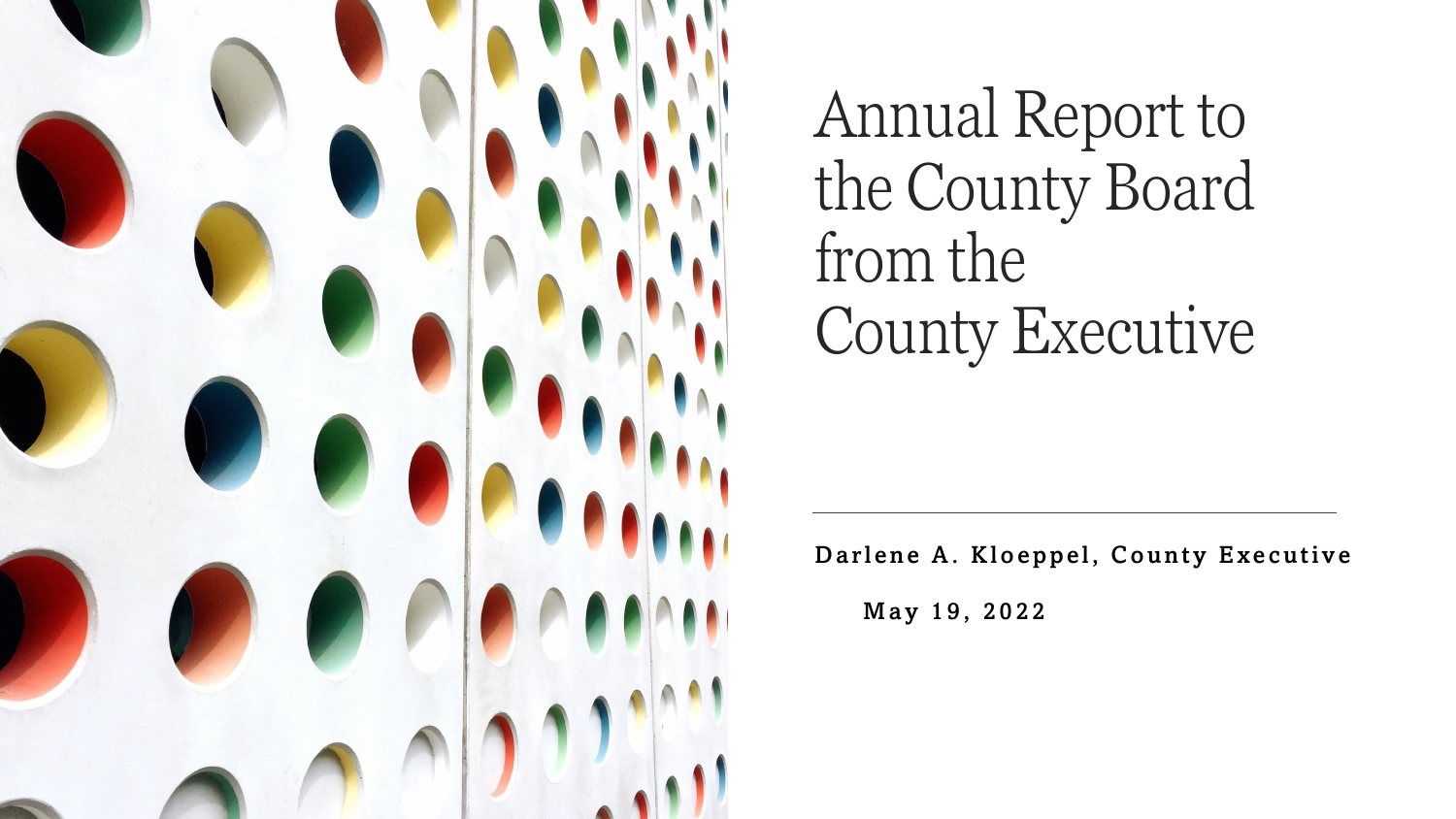



#### **County Offices**

 Complete turnover on Board of Review in Sept 2021

 Merger of County Clerk & Recorder offices in Dec 2021

 Redistricting of County Board seats finalized in Dec 2021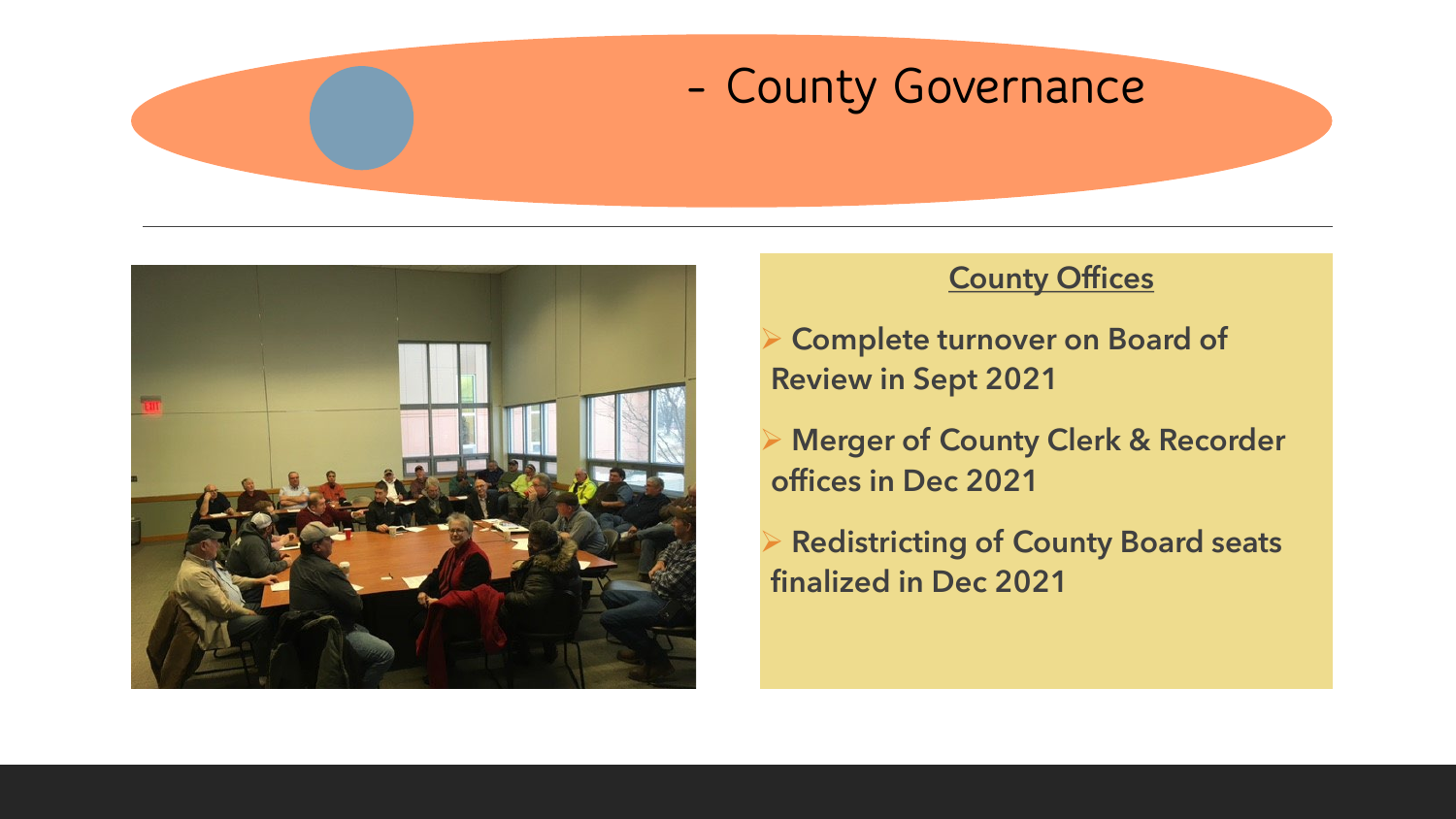## **County Finances – 2022 budget**

#### **Mushrooming county budget**

2022 - \$179,767,329

2021 - \$136,939,369

2020 - \$129,689,501

2019 – \$122,974,563

## Up \$55m 46% in 4 years

#### **Budget Impacts**

COVID-related grants (CARES/CURE/ARPA)

- $\cdot$  Increase in cannabis & on-line sales taxes
- $\cdot$  Increase in motor fuel tax/rising fuel costs
- New animal control contracts & fee schedule
- $\triangleq$  Increase in revenue stamps
- Reduction in court fees/fines
- Large expenditures:
	- ARPA purchases
	- roof/air conditioning unit replacement
	- OT , hiring bonuses, and salary adjustments due to staff vacancies
	- out of county boarding for jail inmates
- 5-7% cost increases for commodities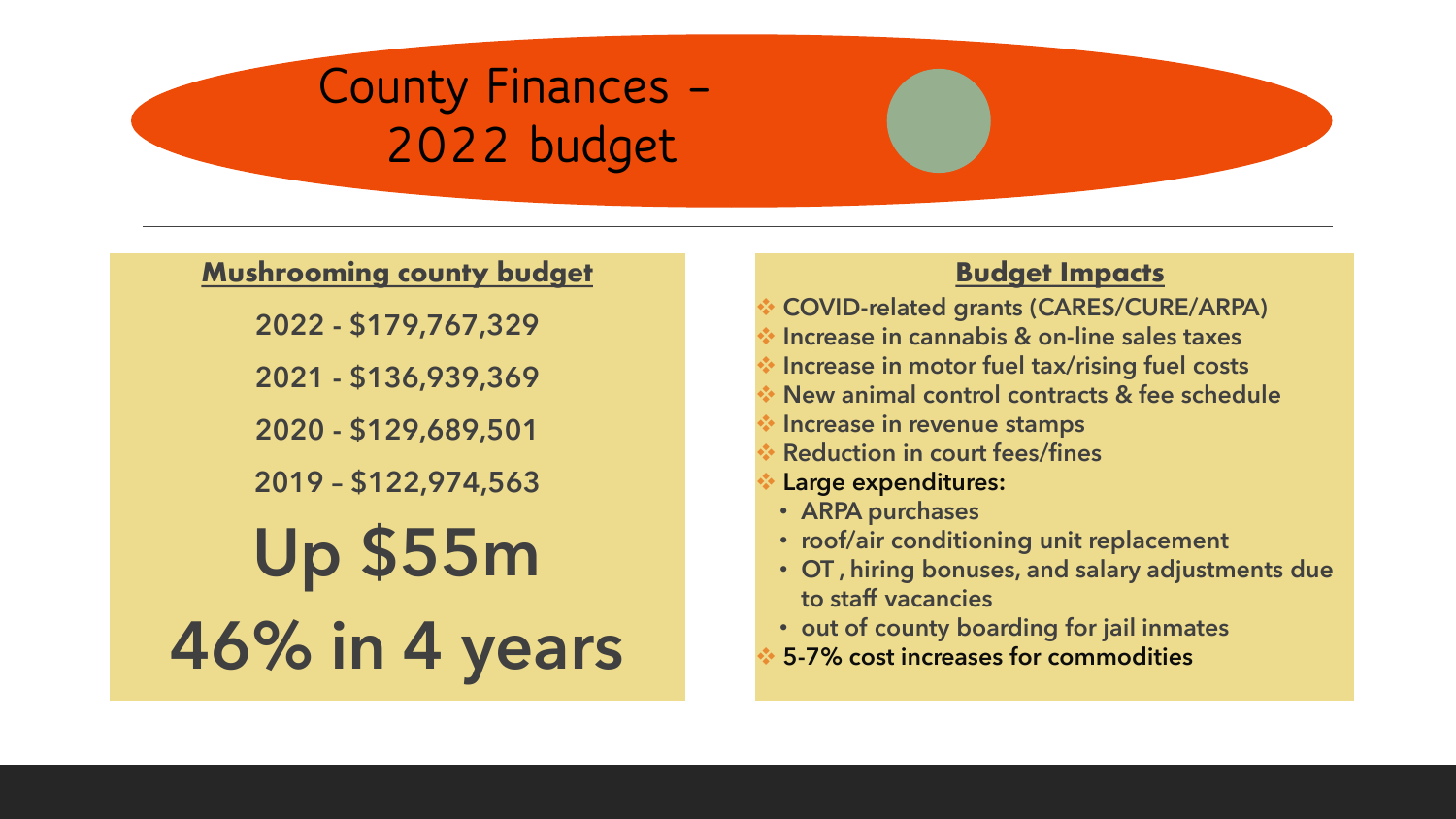## **County Finances – balancing the budget**

#### **Progress on reducing NH Liabilities**

- Received last \$110,000 from NH purchase escrow holdback in 2022
- Completed last NH legal settlement in 2022
- County still waiting on state audit for any last accounting reconciliation between county & NH
- Reallocated FY2022 NH Property Tax Levy of \$950,000 to pay back the Tort Immunity Fund for NH Self-funded Workers' Comp Ins claims

**\* \$4.8m still owed from NH to other county** accounts

#### **Potential revenue-generating strategies**

 Add solar panels to county's flat roofs to reduce ongoing utility costs – research in progress

Liquor license fee – last updated in 2005; county currently much lower than City of Champaign; difficult recent 2 years for bars

 Gaming machine license fee – county doesn't currently have fees in this allowed category

Operate a "community garden" at the jail to provide both outdoor activity and fresh food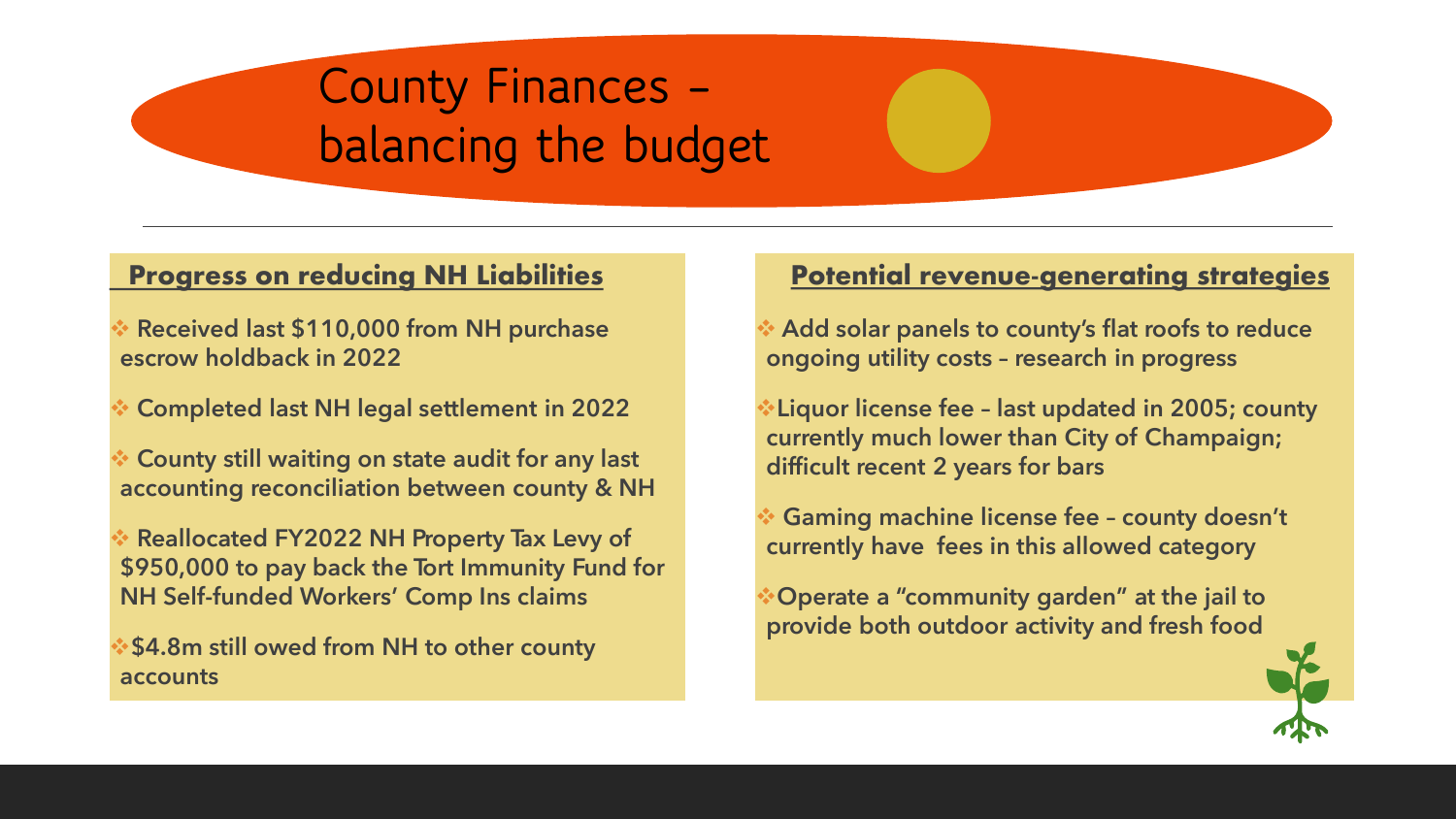## **American Rescue Plan Act investments - \$21m in 2022**

#### **County Department Projects**

- ARPA project management
- County jail full body scanner and COVID testing
- EMS mobile command vehicle
- Cybersecurity, county records digitization and IT system upgrades
- County employee premium pay
- Election equipment
- County Plaza purchase
- Circuit Court and Circuit Clerk's Office technology & partitions
- State's Attorney's video evidence management system
- Sheriff's community outreach activities
- Head Start Early Childhood facility

#### Community Initiatives

- Mental health services
- Winter low-barrier emergency shelter
- Mortgage, rent & sewer bill arrearage assistance
- Immigrant services for language access and mental health
- Rural housing rehabilitation
- Countywide broadband coverage
- Mahomet Aquifer mapping & hazardous waste collection project
- Rural water/sewer/drainage & crop cover projects
- Housing stability Family Emergency Shelter renovations
- Community violence prevention (projects to be determined)
- Small business assistance (projects to be determined)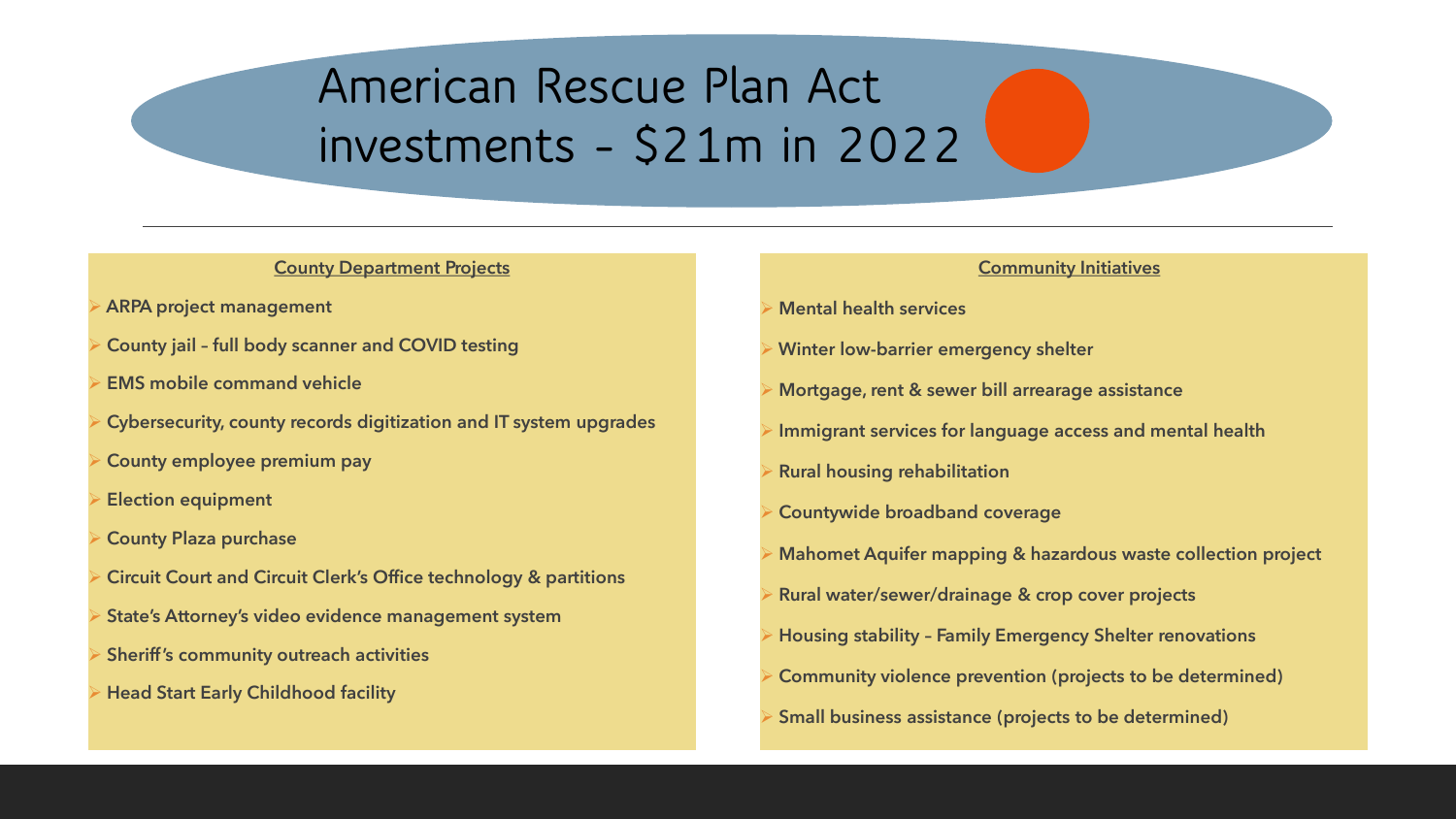## **Economic development investments/partnerships**

 Participation in Champaign, Fisher, Homer, Mahomet, St. Joseph & Urbana TIF Districts

- Partner with Douglas County and Urbana Enterprise Zones
- Extended industrial bond support for Countryside School
- Purchased and planning renovation of County Plaza in downtown Urbana

 Funded ARPA broadband, water infrastructure, housing and workforce development projects

#### Corporate memberships in

- **Exampaign County Economic Development Corporation**
- Visit Champaign County
- **Exampaign County Chamber of Commerce**
- Partner in
- Champaign County Regional Planning Commission
- Metropolitan Intergovernmental Council
- **Exampaign County First Coalition**
- Willard Airport Advisory Committee
- Central Illinois Land Bank Authority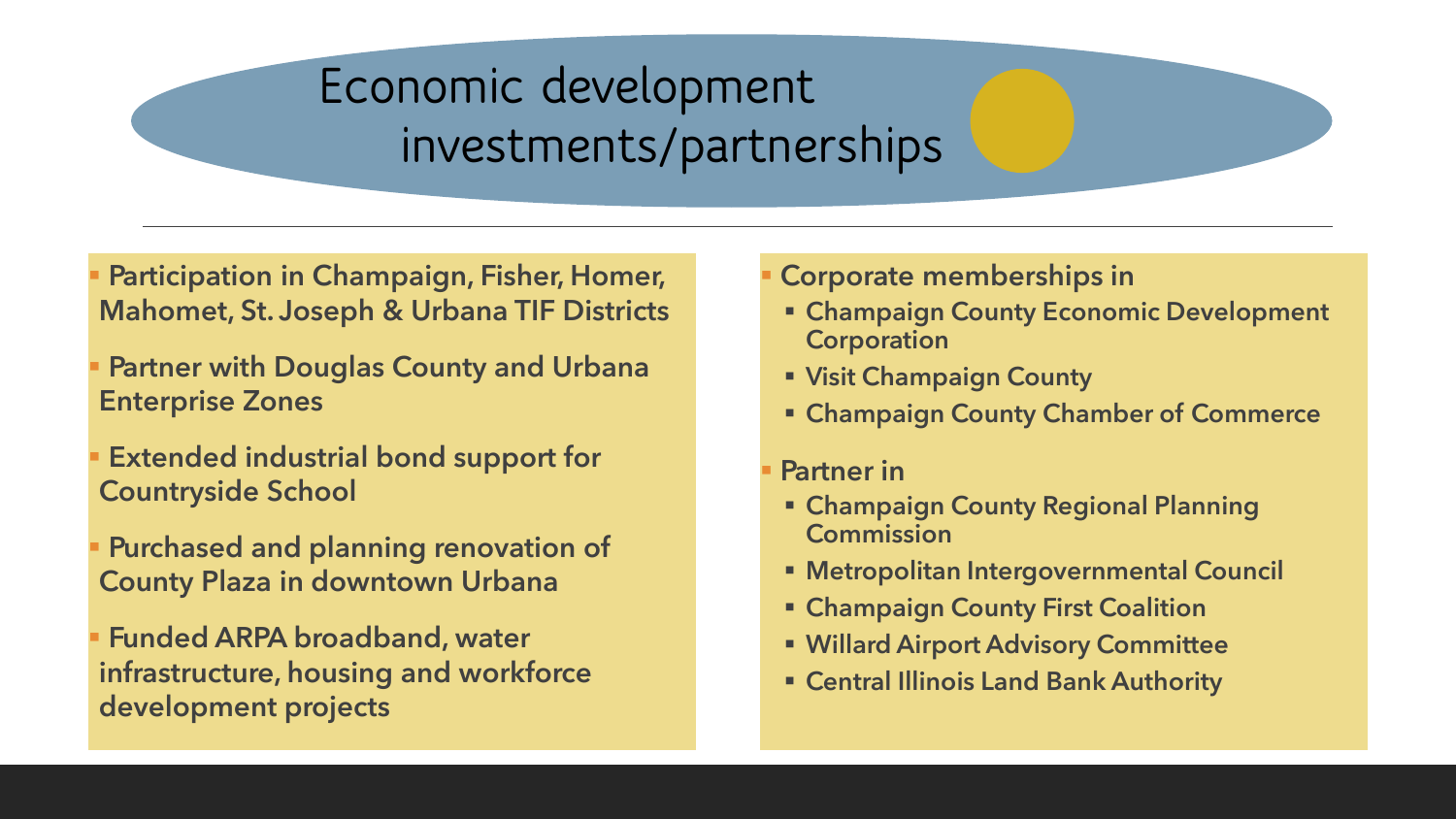## **County Workforce**

 growing number of staff vacancies became critical for several departments (47 positions / 9% of county jobs vacant overall in April 2022; majority are justice-related)

 taking longer to negotiate bargaining unit contracts

partially remote work became an option for many department staff (likely to remain)

 becoming harder to obtain consultants for expertise on the county's special projects

adding mandates for personnel (sexual harassment training, COVID-19 testing)



added sign-on bonus for sheriff's deputies

added salary increases for officer lateral move transfers

added 8 staff positions (public defender, coroner, sheriff, animal control, zoning & IT)



cost of time off increased – 3 winter weather days; extra election day holiday; OT pay to cover vacancies





used ARPA funds for employee premium pay

proceeding with county workforce study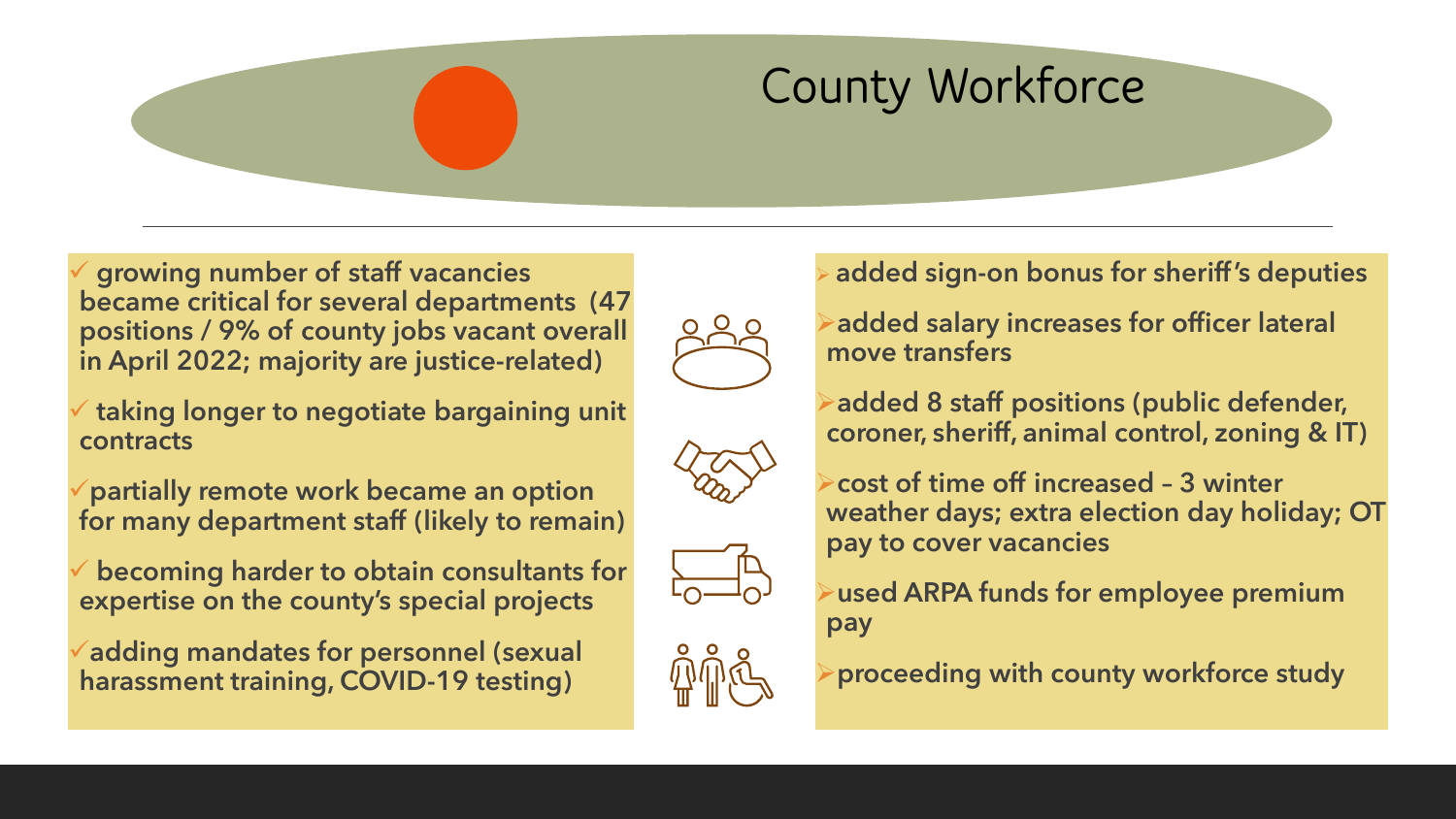### **County Facilities–**

**□ remodel of Animal Control, Circuit** Clerk, Public Defender & CCRPC to increase distancing and increase workstations

 replacement of roofs/HVAC from 2020 hail damage still in progress

 $\Box$  finally in progress on jail consolidation

**Q** purchase County Plaza & in progress on renovation design phase

#### On the horizon –

demolition of old nursing home (2022)

future of humane society facility (2023)

**relocation of county offices to County** Plaza (2024)

future uses for Brookens facility (2024)

 demolition/future of downtown jail property (2024)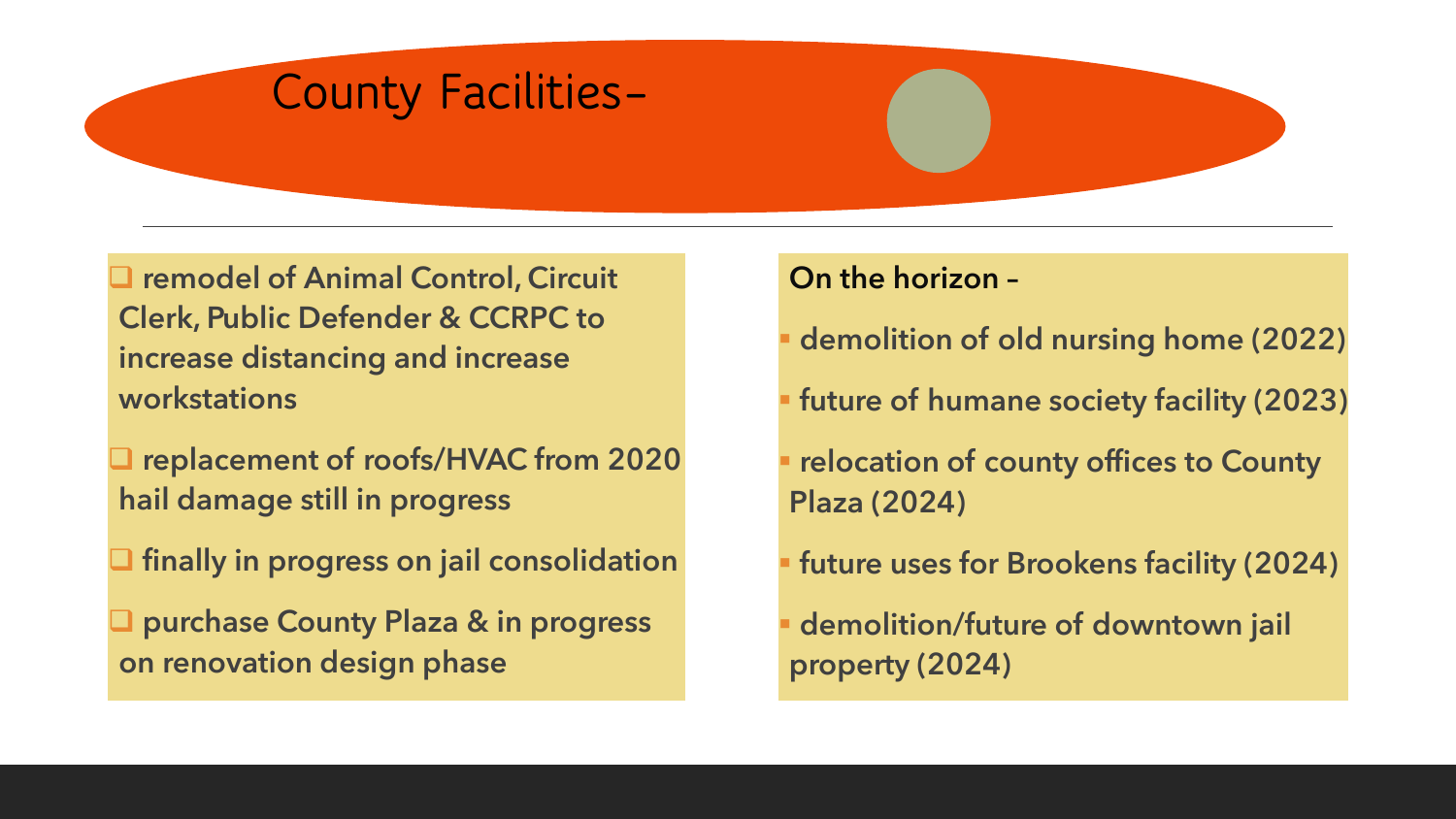# **County IT**

**ERP implementation in progress** 

- accounting modules rolled out Jan 2022
- payroll/timekeeping in progress
- budgeting for 2023
- HR performance mgmt. to come

• 2-factor authentication rolled out Jan-April 2022 to improve cybersecurity

implementation of law enforcement data management system upgrade (shared with municipalities)

began expansion of State's Attorney video evidence mgmt. capability

• technology changes increasing on-line notification & applications for services, payment options, vote by mail, etc.

• digitization of county records

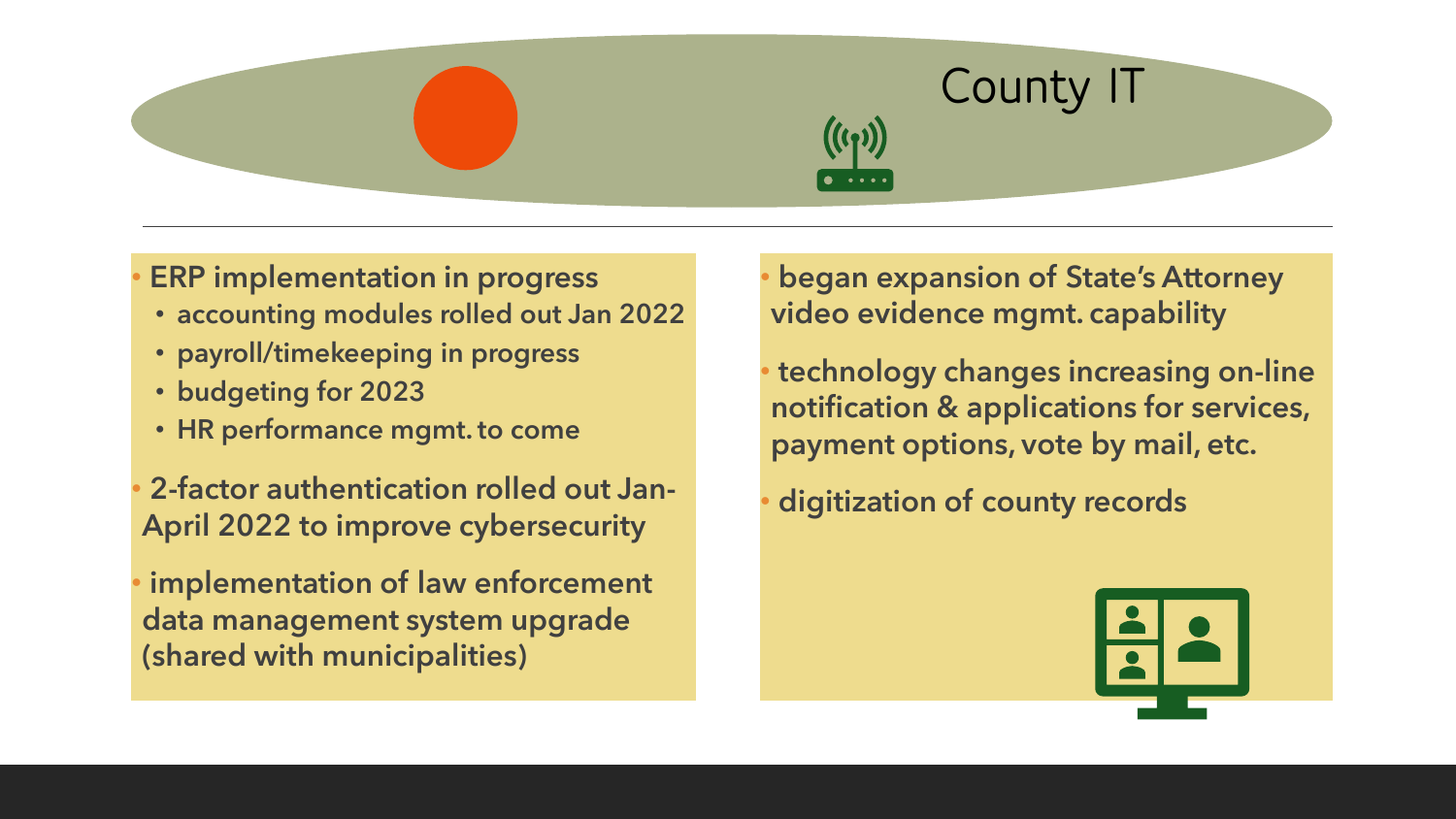## **Other issues on the radar -**

 supply chain delays in purchasing/ contracting accompanied by huge price increases

 new unfunded mandate to track/report minority/women-owned/veteran status of all vendors/subcontractors

 management of number of "special projects" in progress – staff is stretched with additional meetings, legal issues, reporting, public relations activities

 $\triangleright$  The board reduced the incoming Executive's salary from \$122,00 to \$70,000, while giving all other countywide elected officials significant raises – is the intention to make this a parttime position?

(League of Women Voters study recommendations on county governance structure relating to Executive, Auditor, Coroner also will be out soon)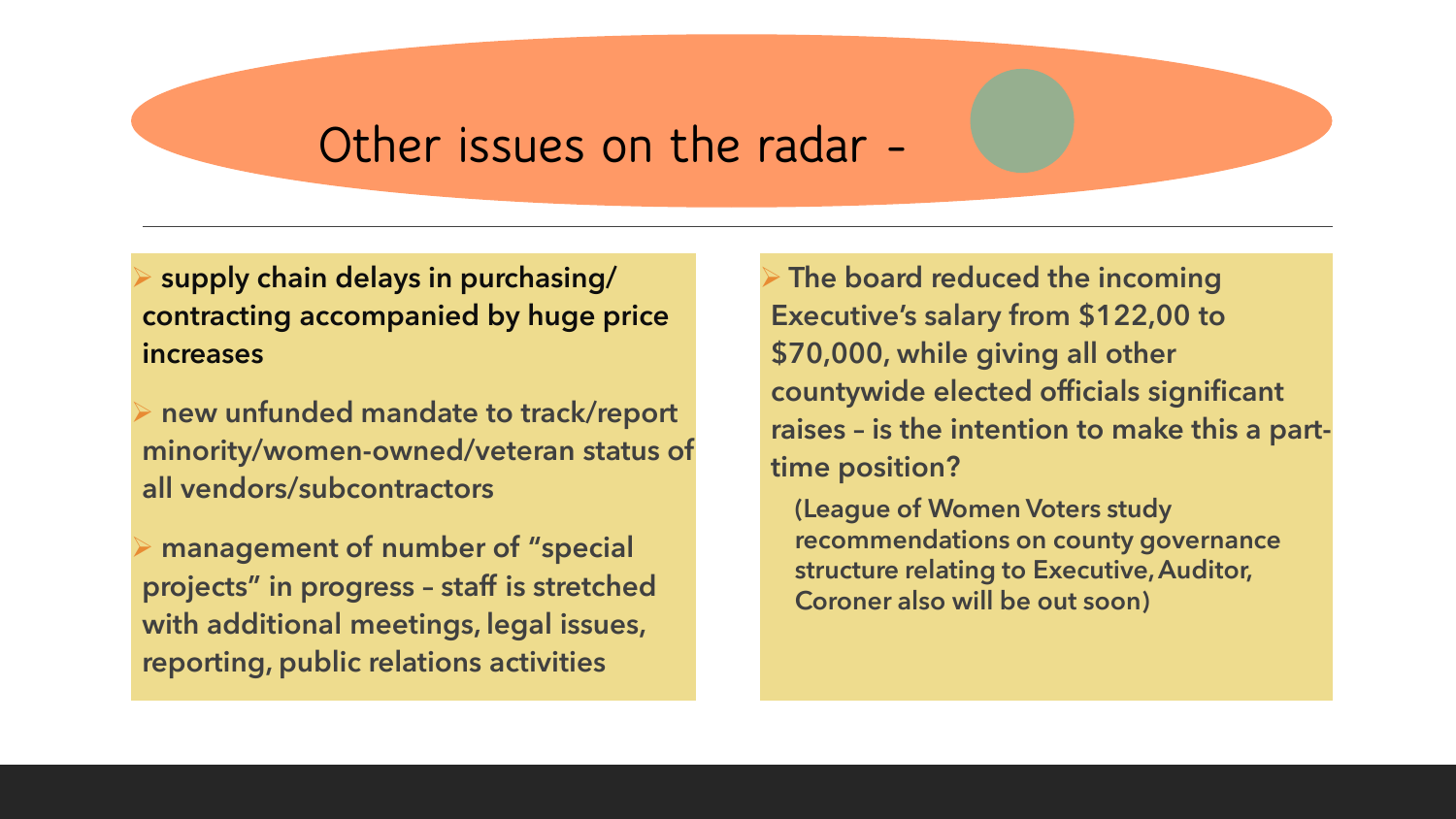## **County Government Challenges–**

#### WORKFORCE !!!

- Nationally boomer generation is retiring talent drain of experienced staff
- Statewide population of IL is declining
- Locally recruitment/retention of employees as an employer of choice is more expensive and competitive
- Sector Recruitment/retention of elected and appointed officials in all districts of local government
- Maintenance costs for SAS (software as a service) as county upgrades IT
- **County facility maintenance**
- County land use issues
	- urban annexation
	- wind farms
- deteriorating highway and drainage infrastructure

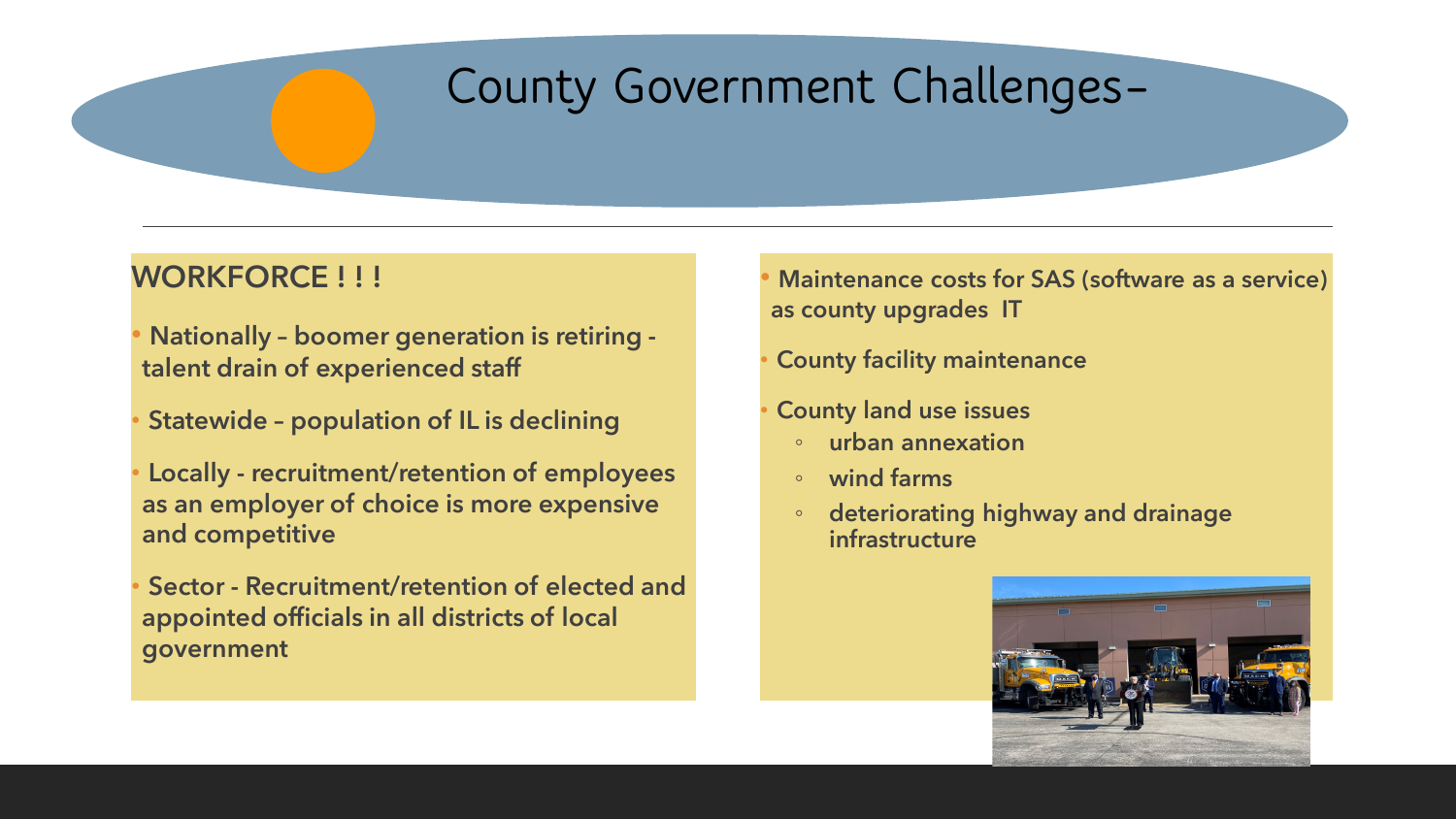## **The bottom line…**

County level government is responsible for the county's vital and property records, elections, public services for unincorporated areas of the county, tax collection for all local governments and the justice system.

People want quality services.

People want to pay only what is necessary to make this happen. We are expected to be: **Accurate Cooperative Effective Efficient Fair Thrifty**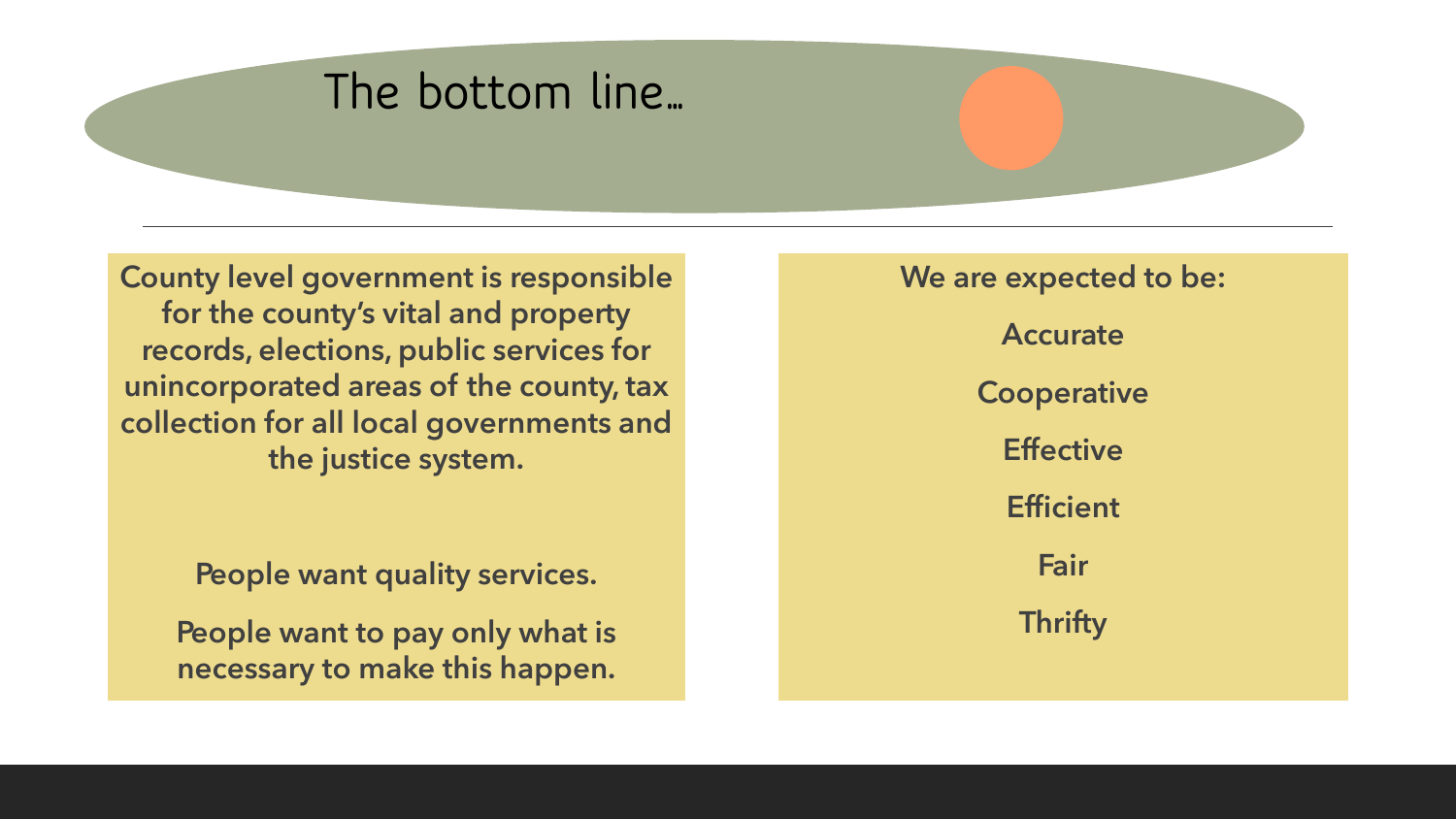## **Positive foundation –**

#### Pandemic recovery –

- Businesses have continued to adjust with changing conditions, business income shifted among sectors – hardest hit sectors were hospitality/entertainment and growth was experienced in on-line services and construction.
- Local governments did not experience revenue losses as great as anticipated.
- Individuals shifted to on-line service options and remote/flexible work – this is likely to continue where possible.

Champaign County has maintained its population count, unlike surrounding counties and the state as a whole.

We have established working relationships among our local governments, non-profits and businesses that help us problem-solve.

ARPA funding has given us some room to catch up with deferred expenses.